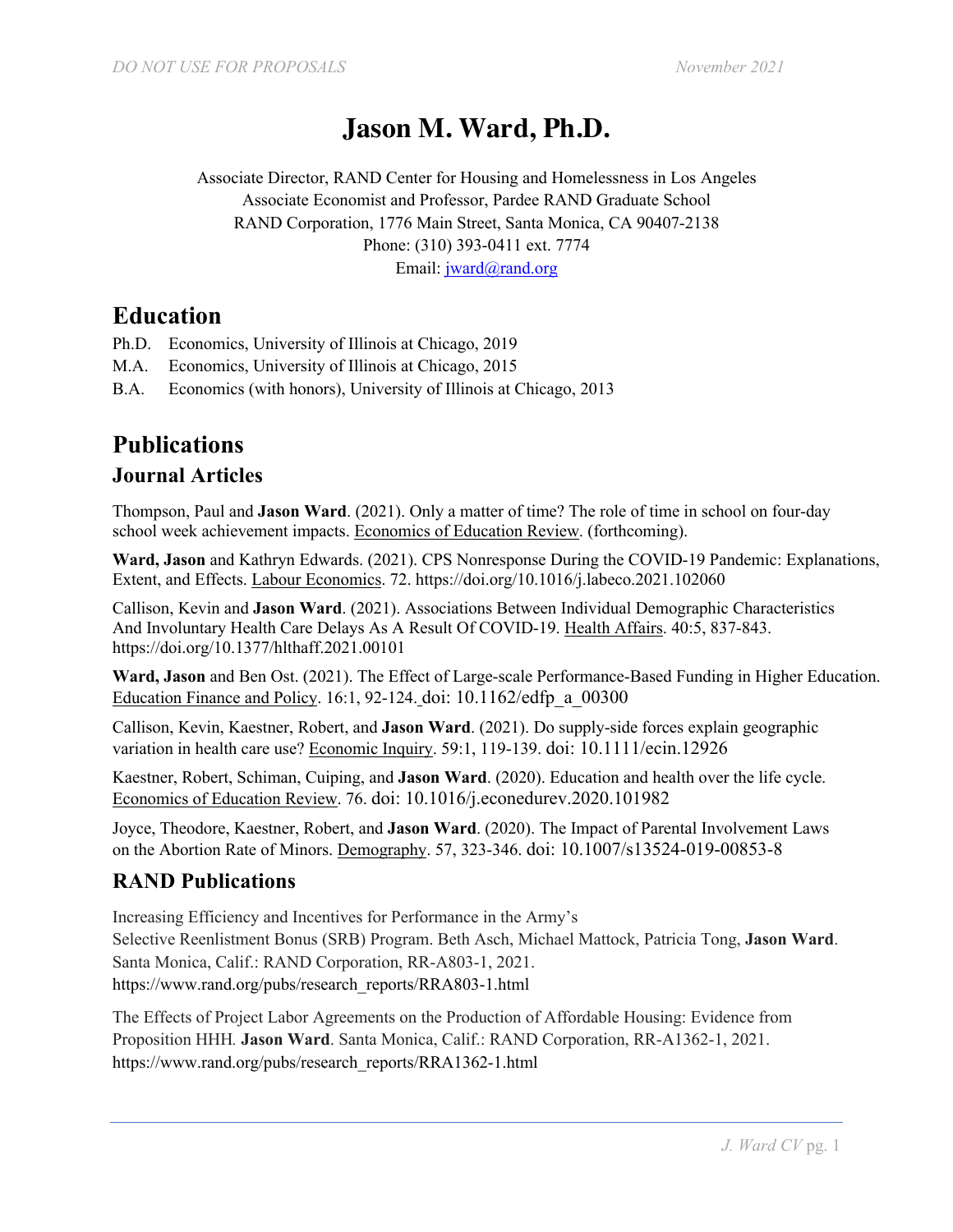The composition and employment of software personnel in the U.S. Department of Defense: an initial analysis*.* Bonnie L. Triezenberg, **Jason Ward**, Jonathan Cham, Devon Hill, Sean Robson, Jeff Fourman, Santa Monica, Calif.: RAND Corporation, RR-A520-1, 2020. https://www.rand.org/pubs/research\_reports/RRA520-1.html

Setting the level and annual adjustment of military pay*.* Beth Asch, Michael Mattock, Troy Smith, **Jason Ward**. Santa Monica, Calif.: RAND Corporation, RR-A368-1, 2020. https://www.rand.org/pubs/research\_reports/RRA368-1.html

Statistics in the time of coronavirus: COVID-19-related nonresponse in the CPS household survey*.* **Jason Ward**, Kathryn Edwards. Santa Monica, Calif.: RAND Corporation, WR-A842-1, 2020. https://www.rand.org/pubs/working\_papers/WRA842-1.html

#### **Commentary**

*"Teleworking During the COVID-19 Pandemic Highlights Educational Inequity"* https://www.rand.org/blog/2020/12/teleworking-during-the-covid-19-pandemic-highlights.html

"*The Lopsided Telework Revolution*" https://www.rand.org/blog/2020/11/the-lopsided-telework-revolution.html

"*Industry Mix in L.A .Area Helps Explain Recent Record Unemployment Rates*" https://www.rand.org/blog/2020/08/industry-mix-in-la-area-helps-explain-recent-record.html

*"L.A. Has the Nation's Highest Unemployment. For Some Groups, It's Even Worse Than That."* https://www.rand.org/blog/2020/08/la-has-the-nations-highest-unemployment-for-some-groups.html

*"Can declining commercial real estate demand help address California's housing crisis?"* https://calmatters.org/commentary/my-turn/2020/07/can-declining-commercial-real-estate-demand-helpaddress-californias-housing-crisis/

"*Sharing your job with a coworker could help prevent more mass layoffs*" https://www.cnn.com/2020/05/26/perspectives/job-sharing-layoffs/index.html

"*How can we ease the looming crisis in rental housing*" https://www.dallasnews.com/opinion/commentary/2020/04/29/how-we-can-ease-the-looming-crisis-inrental-housing/

"*A test of supply-side explanations of geographic variation in health care use*" https://voxeu.org/article/explaining-geographic-variation-health-care-use

## **Presentations**

"CPS Nonresponse During the COVID-19 Pandemic: Explanations, Extent, and Effects." Labor, Education, Aging & Population Brown Bag Seminar, RAND Corporation, Santa Monica, CA. October 2021.